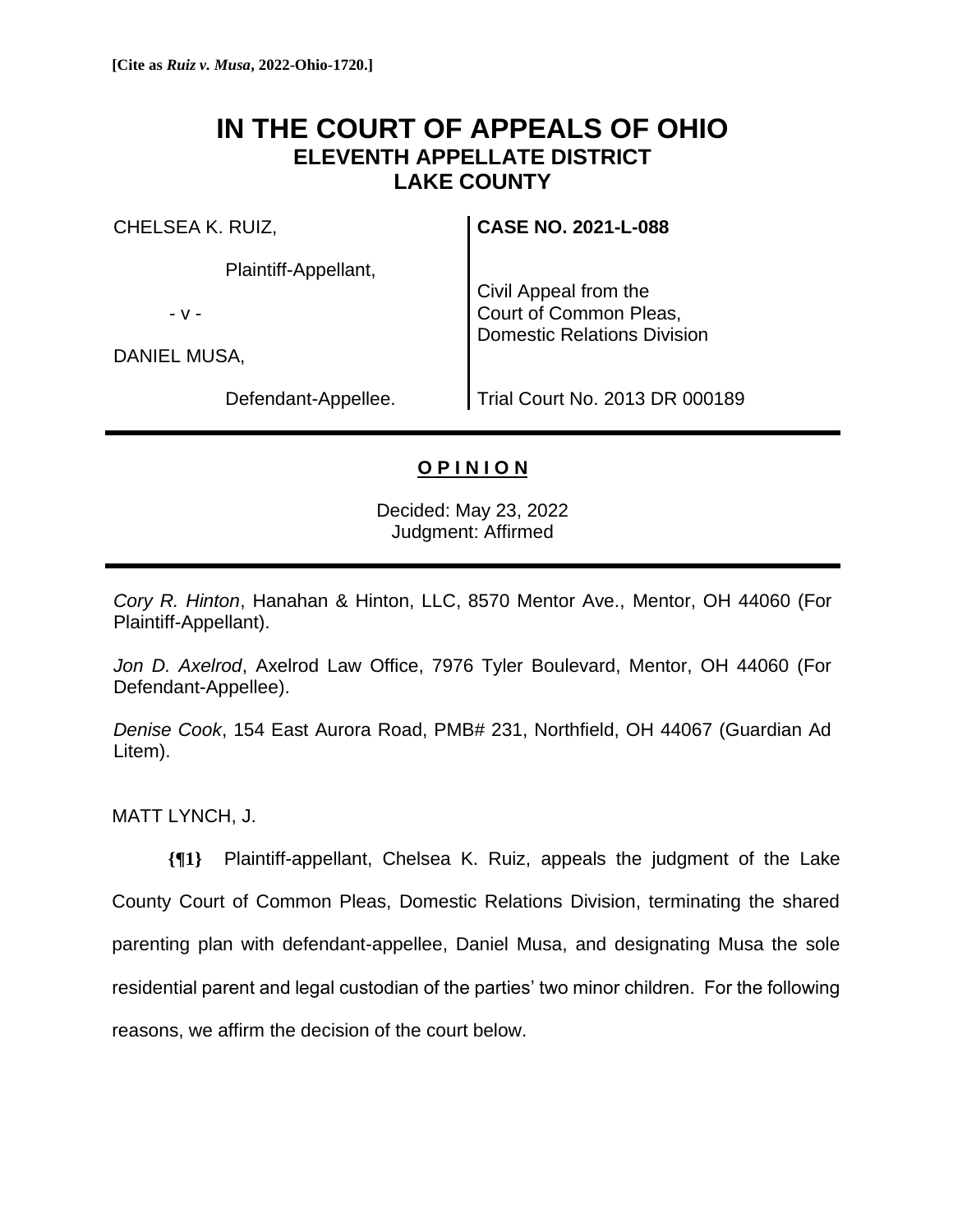**{¶2}** On July 15, 2014, Ruiz and Musa were issued a Decree of Divorce, pursuant to which custody of their minor children was governed by a shared parenting plan.

**{¶3}** On January 6, 2021, a hearing was held on the following motions: Ruiz' July 12, 2019 Motion for Change of Parenting Time; Ruiz' July 12, 2019 Motion for Change of Parental Rights and Responsibilities; Ruiz' April 29, 2020 Amended Motion to Modify Shared Parenting Plan; and Musa's September 17, 2019 Motion to Terminate Shared Parenting Plan.<sup>1</sup>

**{¶4}** On July 20, 2021, the domestic relations court denied Ruiz' Motions, granted Musa's Motion, and designated Musa as the sole residential parent and legal custodian of the minor children.

**{¶5}** On August 10, 2021, Ruiz filed a Notice of Appeal. On appeal, she raises the following assignments of error:

> [1.] The trial court erred on January 6, 2021 (as journalized on July 20, 2021) as it created a due process violation related to Mother's potential trial exhibits.

> [2.] The trial court erred on January 6, 2021 (as journalized on July 20, 2021) as it created a due process violation related to Mother's potential witnesses.

> [3.] The trial court erred on January 6, 2021 (as journalized on July 20, 2021 and July 22, 2021) because it admitted the Guardian Ad Litem's report when it was predicated upon inadmissible statements.

<sup>1.</sup> The domestic relations court's July 20, 2021 Judgment Entry identifies two motions to terminate shared parenting filed by Musa on July 19 and September 1, 2019. No such motions appear on the court's docket or in the record before this court. At trial, the court only referenced a single motion to terminate filed on September 17, the only such motion in the record before this court.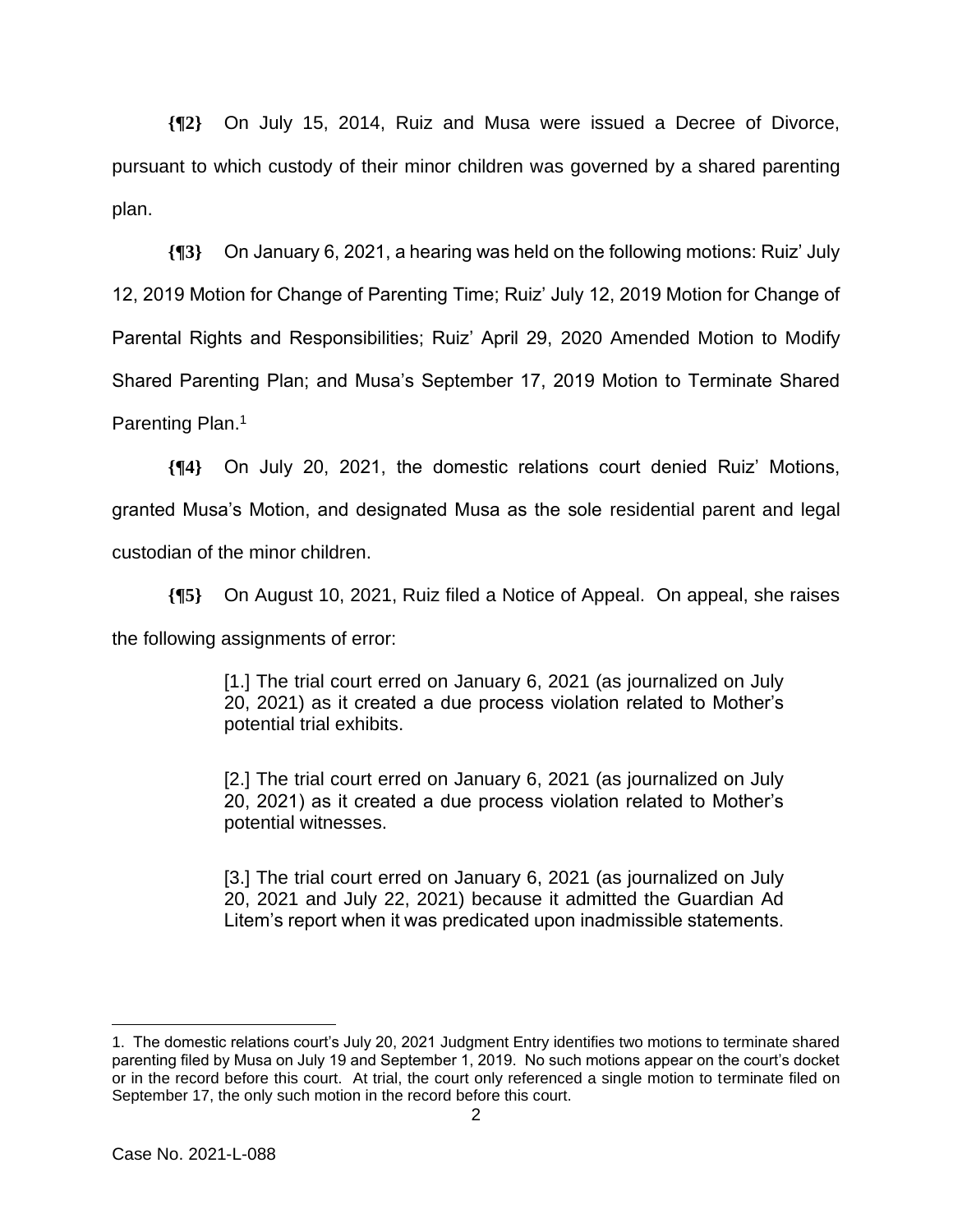**{¶6}** In the first two assignments of error, Ruiz argues that the domestic relations court's manner of conducting the January 6 trial by Zoom Video Conference was violative of due process with respect to her ability to present evidence. Ruiz "is not arguing that the Court's decision to hold her January 6, 2021 trial through video conferencing via Zoom was an error in itself, [she] is arguing that her due process rights were eventually jeopardized as a collateral result of trial being held through Zoom." Brief of Appellant at 3. The procedures for conducting the hearing via Zoom created "uncertainty related to the offering of the exhibits" and "deprived [Ruiz] of \* \* \* an opportunity to be heard in that she did not offer the exhibits she had placed on her exhibit list." *Id.* at 5. Similarly, owing to the confusion regarding the ability to call witnesses, Ruiz failed to call any witnesses despite indicating an intention to do so.

**{¶7}** In the context of adjudicatory hearings, due process affords the parties whose rights may be affected a "full opportunity to present their own evidence, to confront and cross-examine adverse witnesses, and to present oral argument in support of their respective positions." *In re Hua*, 62 Ohio St.2d 227, 230, 405 N.E.2d 255 (1980). We do not find any deprivation of such opportunities in the present case, either in the procedures established by the court for the conduct of the hearing or in the actual conduct of the hearing.

**{¶8}** Prior to the Zoom hearing, the domestic relations court issued the following instructions regarding the presentation of exhibits and witnesses: "Exhibits shall be premarked and sent electronically to opposing counsel \* \* \* at least 48 hours prior to the hearing and to the Court at least 24 hours prior to the hearing." "Counsel (or a party if unrepresented) shall forward the video link provided by the Court to parties and witnesses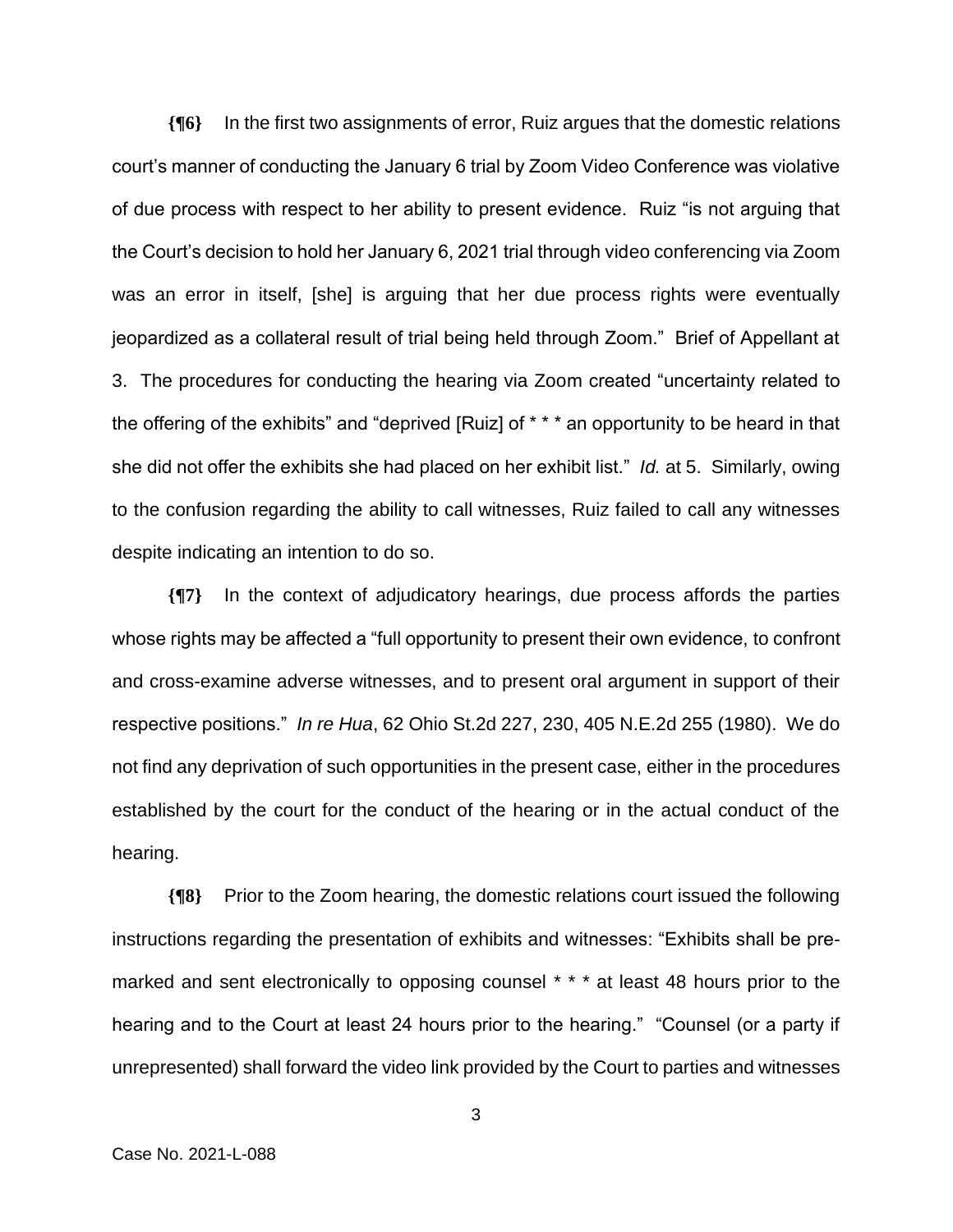**ONLY**." "There shall be a separation of witnesses and no witnesses shall participate in or listen to the hearing except when he or she is testifying."

**{¶9}** On December 14, 2020, Ruiz, acting pro se, submitted her Witness and Exhibit List, identifying Exhibits A through T and three witnesses.

**{¶10}** At the beginning of the hearing, there was some confusion on the part of the domestic relations court as to whether it had received copies of Ruiz' exhibits electronically. Counsel for Musa and the guardian ad litem affirmed that they had received copies consistent with the court's instructions. The court declared a recess to locate the exhibits. The transcript resumes about an hour later with Ruiz either testifying or presenting argument. The court observed that Ruiz' statement was "more of a closing statement" and asked if there was "any more testimony from yourself you wish to offer?" Ruiz replied, "no." The court inquired whether Ruiz would "like Exhibit G admitted into evidence?" Ruiz responded that she would like "all of [her] exhibits to be admitted to evidence." The court then explained that, before they could be admitted, they would have "to come [in] through testimony" or "stipulation." Exhibit G was then admitted without objection. The court then asked if Ruiz had other witnesses to call and she replied that she did not. Ruiz used two other Exhibits (F and O) during her cross-examination of Musa's witnesses which were not offered for admission.

**{¶11}** Contrary to the suggestion created by the Appellant's Brief, nothing about the conduct of the Zoom hearing deprived Ruiz of the opportunity to present evidence or impeded her from availing herself of the opportunity to do so. Ruiz' reasons for utilizing only three of the exhibits identified in her Witness and Exhibit List are, as argued on appeal, uncertain. What is not uncertain is that those reasons, whatever they may be,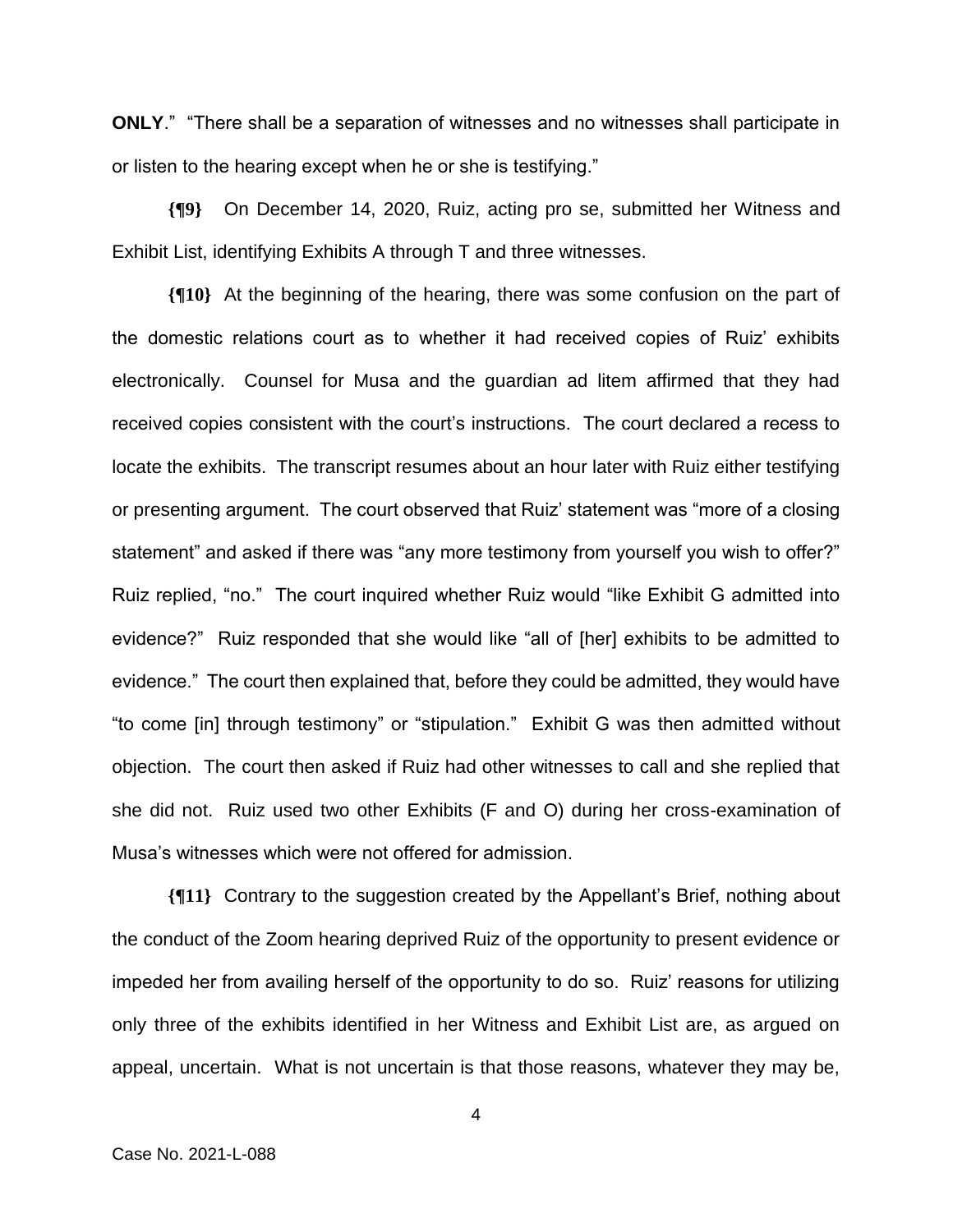were Ruiz' own reasons and reflect her own decisions as to how her case was presented. Although portions of Ruiz' testimony appear to be lacking from the transcript, it is evident that she only introduced Exhibit G during her direct testimony. No amount of indulgence toward a pro se litigant will support a finding of error in the admission of exhibits when those exhibits have not been proffered for admission.

**{¶12}** There is even less basis for finding error when considering the issue of witnesses. The three witnesses identified in the Witness and Exhibit List were: "(1) Defendant (cross-examine), (2) Denise Cook, GAL, and (3) Ivana Gavran (crossexamine)." Each of these witnesses testified at trial and was subject to cross-examination by Ruiz. We note that Cook was called by Musa on direct which was appropriate inasmuch as Cook's recommendation favored Musa's position.

**{¶13}** The first two assignments of error are without merit.

**{¶14}** In the third assignment of error, Ruiz contends it was error for the domestic relations court to admit the report of guardian ad litem Cook as an exhibit because it constituted hearsay and, thus, must satisfy one of the exceptions to the rule against hearsay.

**{¶15}** Ruiz is incorrect. This court and others have held that the reports of courtappointed investigators may be considered as evidence despite containing hearsay statements provided that the investigator is available for cross-examination by the parties and that there is not exclusive reliance on such statements. *Degrant v. Degrant*, 2020- Ohio-70, 151 N.E.3d 61, ¶ 34 (11th Dist.); *In re T.B.-G.*, 8th Dist. Cuyahoga No. 106713, 2018-Ohio-4116, ¶ 15.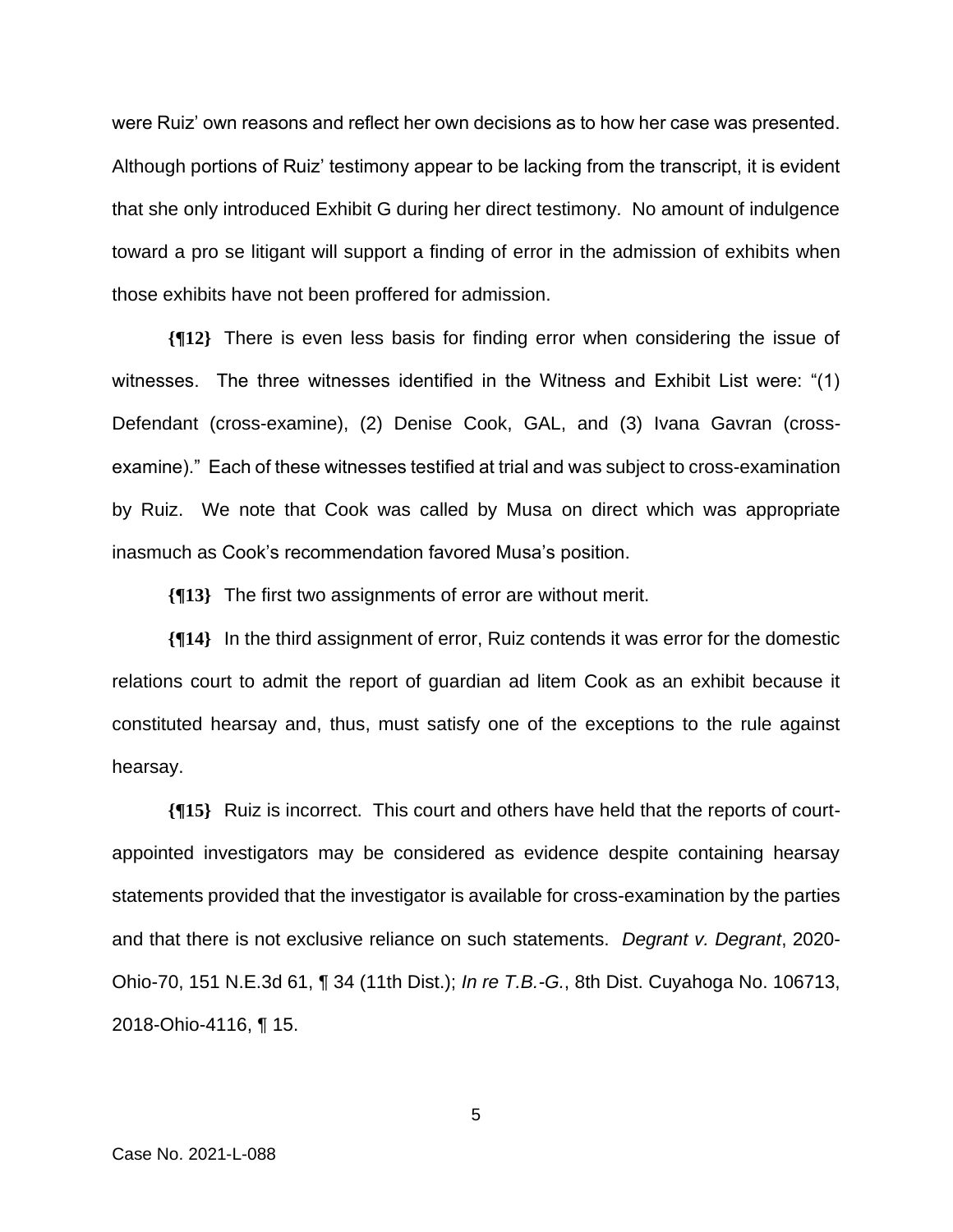**{¶16}** Ruiz cites *In re Sherman*, 162 Ohio App.3d 73, 2005-Ohio-3444, 832 N.E.2d 797 (3d Dist.), for the proposition that, "to be admissible, [an investigative report of a GAL] must fall within a hearsay exception." *Id.* at ¶ 15. This case, however, was subsequently vacated on reconsideration by *In re Sherman*, 3d Dist. Hancock Nos. 05-04-47, 05-04- 48, and 05-04-49, 2005-Ohio-5888. On reconsideration, the court recognized that "Ohio courts have held that '[a] trial court may consider the report of a court-appointed investigator without the oral testimony of the investigator and despite the hearsay inherent in such a report.'" (Citations omitted.) *Id.* at ¶ 29.

**{¶17}** In the present case, the guardian ad litem was cross-examined by both parties. Nor did the domestic relations court's judgment rely exclusively on hearsay statements. Ruiz cites to the following finding from the court's judgment: "Mother has made the children aware throughout the years of the instant litigation and other adult issues. The Guardian Ad Litem indicated in her report that the children know Mother does not like Mrs. Musa [Ivana Gavran]." The children's awareness of Ruiz' dislike of Gavran, however, was only one factor in the court's judgment. Moreover, there was direct testimony (albeit disputed) of Ruiz displaying her animosity in front of the children thus corroborating the guardian's report. The court noted Gavran's testimony that "if the Defendant is on Face Time with the children and Mrs. Musa is seen by the Plaintiff on the screen, the Plaintiff terminates Face Time," and that, "[d]uring a soccer game, the Plaintiff insisted one of the parties' children take off the sweatshirt being worn because it belonged to Mrs. Musa's child." Again, Ruiz herself testified that Gavran is blocked from contacting the children on their iPhones. *Id.* at ¶ 31 (where "the GAL testified at the hearing and was